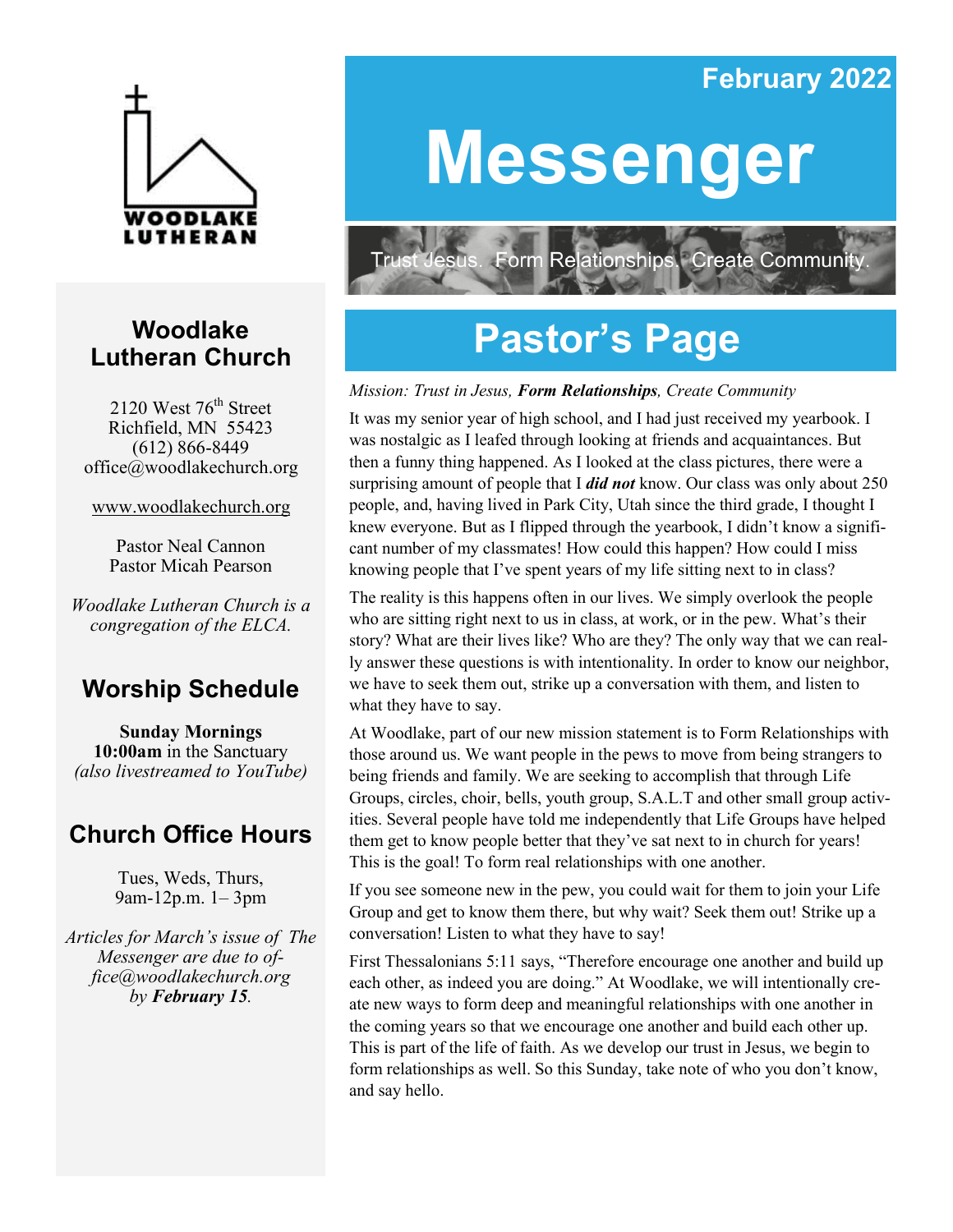## **Worship and Music: Lent**

Lent is a special time in the church year where we reflect on the death and resurrection of Christ. It often encourages us to review ourselves and our spiritual practices, and this year we'll be able to do that while creating relationships with congregants of our sister church, House of Prayer Lutheran Church.

Wednesdays from March 2nd to April 6th at House of Prayer there will be a community Simple Soup Supper from 5:30-6:30pm, Lenten worship surrounding the theme of "Comm/unity" from 6:30-7pm, and Lenten learning options from 7-8pm. The learning options will include your choice of a Bible study, Life Groups, a service project, or programming for youth. You will see many Woodlake members and staff there as well as House of Prayer folks as we experience these special Lent programs together.

## **Around the Table**

*From Deb Heinecke, Worship and Music Commissioner, and the Director of Music and Worship Hiring Team: Paul Olson, Mary Olson, Karen Nilsen, Morrie Nilsen, Carol Olson, Anne Romstad, Deb Heinecke, and Pastor Neal Cannon* 

I wanted to provide an update on the status of Woodlake hiring a new Director of Worship and Music. A group of church members has been meeting regularly to discern the skill set for our next director. The director will be responsible for planning and leading the current Sunday morning worship service, alongside the pastors.

We have a draft of qualifications and responsibilities that are being finalized in the next few weeks after the January 23rd and 30th worship services where we asked those present to complete a short survey about how people feel about music in worship and what styles of music are preferred. We also have an online version of this survey. The results and feedback will be incorporated into the final job description for our next Director of Worship and Music!

We plan to find a director who will bring some variety and creativity to our current 10:00am worship service. However, there is a totally different team meeting to develop a modern worship service as an alternative to our 10am worship service. There will be a different person hired to plan and lead the modern worship service, and it will be designed to reach people who may not be currently worshiping with us. As a result, the music may be quite different than what is being offered in our current worship service.

## **Business Manager Musings**

In the last five to ten years, new ways of creating relationships have become ubiquitous thanks to the development of computers, phones, and internet. People can now easily leave reviews of churches via their smart phones, instantly share pictures of community events, and even join online for worship from almost anywhere in the world.

According to Pew Research, in 2014 about 58% of US adults had a smart phone. As of last year this time, they found that number rose to 85%. Pair that with computing power doubling roughly every 18 months, and we have a much larger load on internet infrastructure!

Much of Woodlake's internet infrastructure was installed in 2014. It has served us well and lasted much longer than usual for technology equipment. Today though, with most visitors having smart phones, our programs utilizing the internet more, our many staff requiring stronger internet in their work, and our tenants having their needs too, our system has been consistently failing under the immense load. The time has come for a complete refresh of our hardware.

With the costs approved at a recent Leadership Board meeting, we hope to complete the hardware foundation installation by the end of February or early March. Then visitors will have quality, hospitable internet, staff will be able to be productive, and relationships with our tenants can continue to be fruitful.



Woodlake has been forming relationships throughout our history, especially through music. Above are some choir members from 2018!